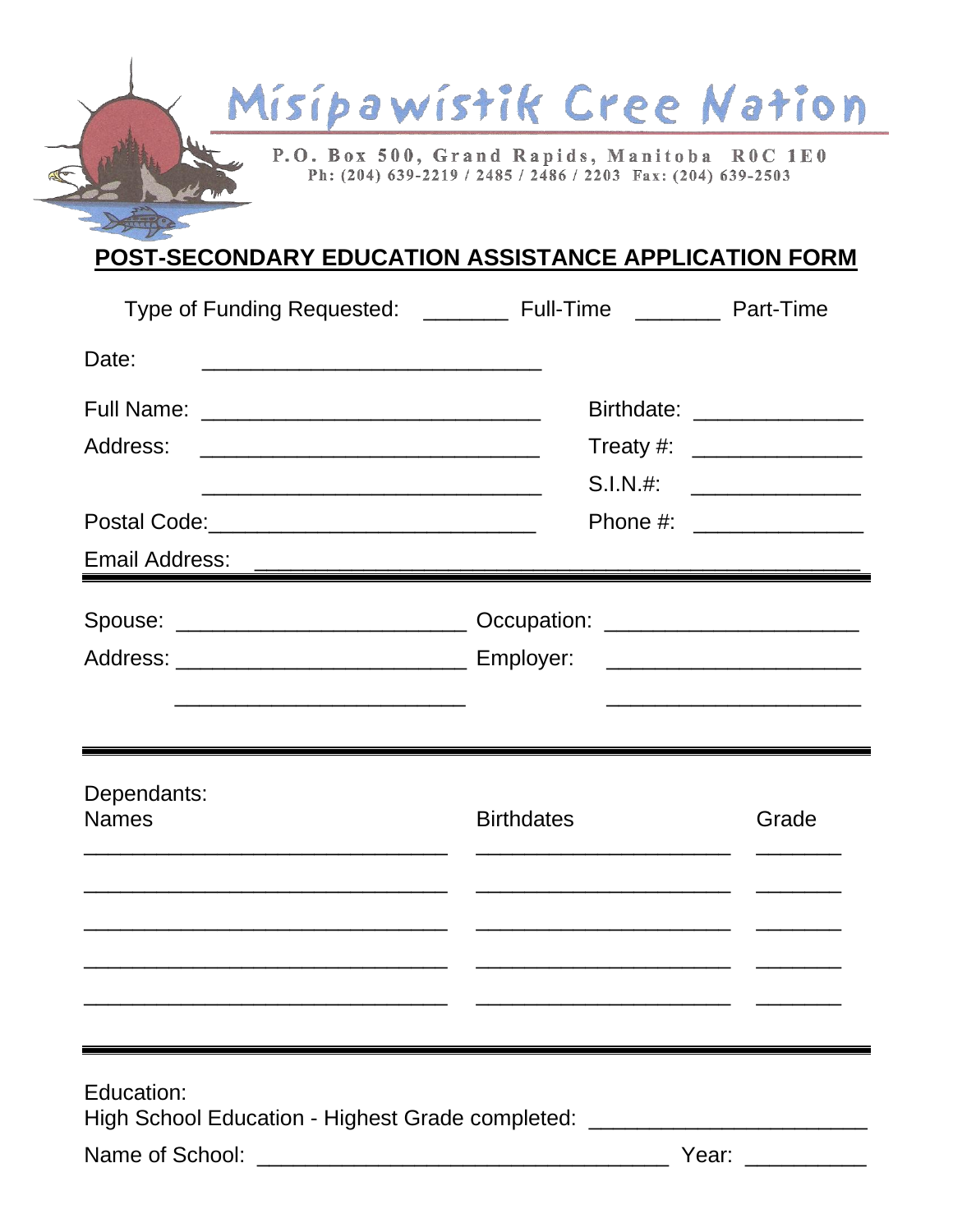## **POST - SECONDARY EDUCATION**

| Have you previously attended a Post-Secondary Institution (University or<br><b>YES</b><br>College)?<br>If YES, please list institutions, beginning with most recent.<br>Name of Institution       | <b>NO</b> | Year      | Program/Course |  |
|---------------------------------------------------------------------------------------------------------------------------------------------------------------------------------------------------|-----------|-----------|----------------|--|
| Were the programs/courses completed?<br>If YES, please enclose transcripts.<br>If NO, please enclose transcripts and give reason.                                                                 |           | YES       | <b>NO</b>      |  |
|                                                                                                                                                                                                   |           |           |                |  |
| Sponsorship provided by:<br>____________________ Tuition only<br><b>Tuition &amp; Books</b><br><b>EXAMPLE 2018 Tuition, Books &amp; Living Allowance</b><br>Subsidy<br><b>CURRENT APPLICATION</b> |           |           |                |  |
|                                                                                                                                                                                                   |           |           |                |  |
| in _______________________ to take ____                                                                                                                                                           |           |           |                |  |
| Letter of Acceptance enclosed: YES                                                                                                                                                                |           | <b>NO</b> |                |  |
| This program/course is for _______ year(s)/months. The first day of classes for                                                                                                                   |           |           |                |  |
|                                                                                                                                                                                                   |           |           |                |  |
| Please add any additional information that you feel is important to your                                                                                                                          |           |           |                |  |